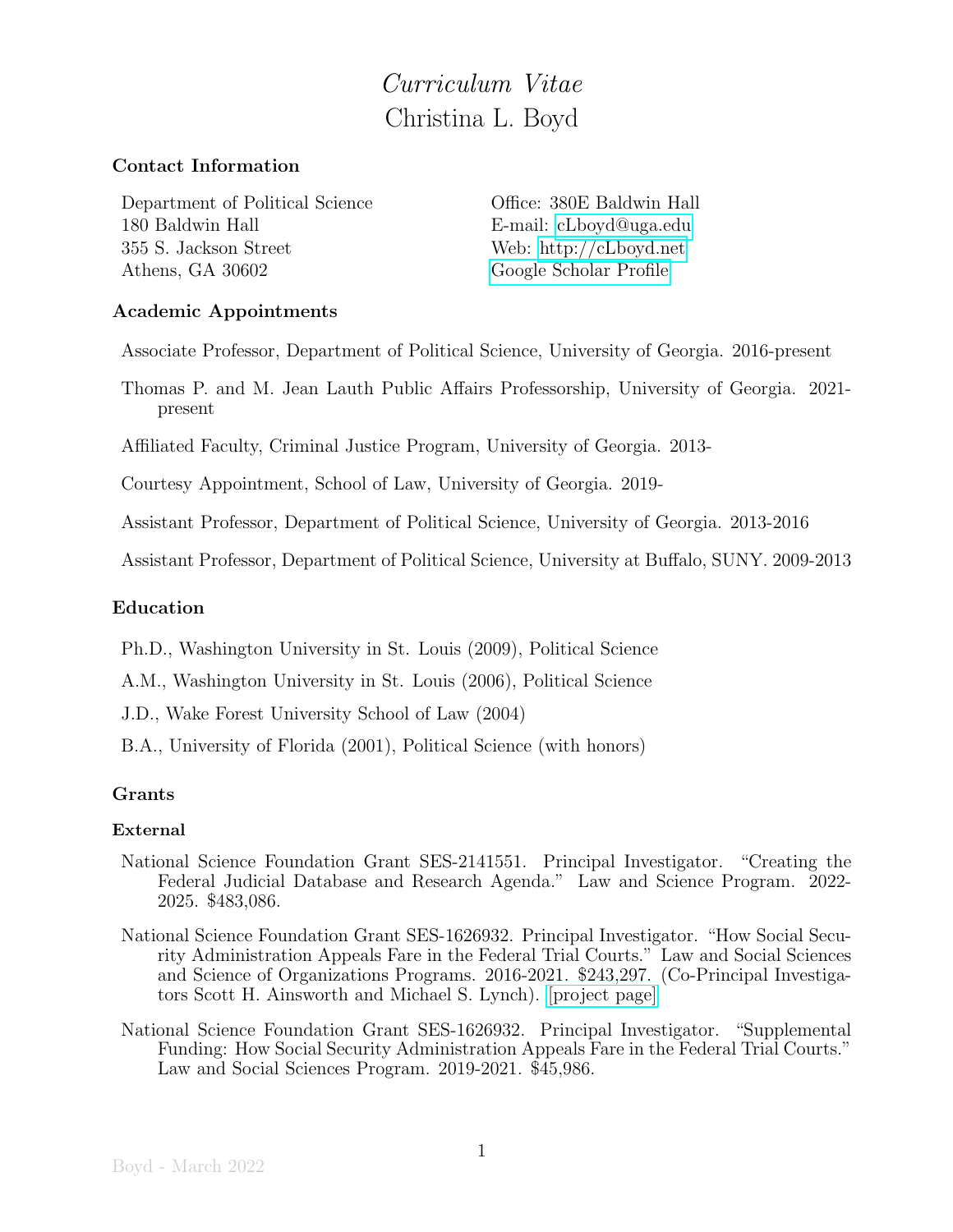- National Science Foundation Grant SES-1729077. Principal Investigator. "Doctoral Dissertation Research: The People and Process of Federal Criminal Cases." Law and Social Sciences Program. 2017-2018. \$17,615. Graduate Advisee: Ethan Boldt.
- National Science Foundation Grant SES-0818751. "Doctoral Dissertation Research: Placing Federal District Courts in the Judicial Hierarchy." Law and Social Sciences Program. 2008-2010. \$11,154. Graduate Advisor: Andrew D. Martin.

#### Internal

- Junior-Senior Research Incentive Grant, University of Georgia School of Public and International Affairs, 2015-2016. \$4,000. (with Scott H. Ainsworth).
- Faculty Research Grant in the Sciences. "Policy Making in the Federal District Courts." University of Georgia Research Foundation. 2014-2015. \$7,000.
- Baldy Center for Law & Social Policy, Annual Research Grant, University at Buffalo, SUNY. 2012-2013 (\$3,600); 2011-2012 (\$5,000); 2010-2011 (\$2,500); 2009-2010 (\$4,000).

#### Publications

#### Books

Boyd, Christina L., Paul M. Collins, Jr., and Lori A. Ringhand. Supreme Bias? Gender and Race in U.S. Supreme Court Confirmation Hearings. Under contract with Stanford University Press (Summer 2022 expected completion).

Discussed in Grid News[\(March 2022\);](https://www.grid.news/story/politics/2022/03/21/how-race-and-gender-influence-supreme-court-confirmation-hearings-according-to-social-science/) [Bloomberg News](https://www.bloomberg.com/news/articles/2022-03-22/in-cruz-spar-jackson-sees-similar-hurdles-as-previous-minorities) (March 2022); [FiveThirtyEight](https://fivethirtyeight.com/features/how-racism-and-sexism-could-define-ketanji-brown-jacksons-confirmation-hearings/) (March 2022).

Boyd, Christina L., Michael J. Nelson, Ian Ostrander, and Ethan D. Boldt. 2021. [The Politics of Federal Prosecution](https://global.oup.com/academic/product/the-politics-of-federal-prosecution-9780197554685?cc=us&lang=en&). Oxford University Press.

Discussed in [Washington Post: Monkey Cage](https://www.washingtonpost.com/politics/2021/02/01/when-bidens-new-us-attorneys-prosecute-capitol-rioters-they-will-pay-attention-his-signals/) (Feb 2021); Reviewed in [Law and Politics Book Review](http://www.lpbr.net/2021/11/the-politics-of-federal-prosecution.html) [\(November 2021\).](http://www.lpbr.net/2021/11/the-politics-of-federal-prosecution.html)

#### Articles

- Boyd, Christina L., Tracey E. George, and Albert H. Yoon. 2022. ["The Emerging Authority](https://www.journals.uchicago.edu/doi/full/10.1086/714576?casa_token=FqtuhXkJoq0AAAAA:9fxzX9a7puTqJ5HAAc60uzkGR3CI74Y9lbIbbyPIq4TLc_Yqzly3jShlcUkVVnqYORiL2K5GtCg) [of Magistrate Judges within U.S. District Courts."](https://www.journals.uchicago.edu/doi/full/10.1086/714576?casa_token=FqtuhXkJoq0AAAAA:9fxzX9a7puTqJ5HAAc60uzkGR3CI74Y9lbIbbyPIq4TLc_Yqzly3jShlcUkVVnqYORiL2K5GtCg) Journal of Law and Courts 10: 37-60.
- Boldt, Ethan D., Christina L. Boyd, Roberto F. Carlos, and Matthew E. Baker. N.D. ["The Effects of Judge Race and Sex on Pretrial Detention Decisions."](https://www.tandfonline.com/doi/full/10.1080/0098261X.2021.1881665?casa_token=UCsMlq8mzDQAAAAA%3AE5HOKCYlNzghzIZVcdBAZhw4NqvmaPlzzDTi0iXMvwv-ATpG8dVdYylEZZh-Uy-MuLV0i7I5-bOv) Accepted for publication at Justice System Journal.

Discussed in [Brennan Center for Justice](https://www.brennancenter.org/our-work/analysis-opinion/what-research-shows-about-importance-supreme-court-diversity) Analysis (Feb 2022).

- Boyd, Christina L., Pauline T. Kim, and Margo Schlanger. 2020. "Mapping the Iceberg: The Impact of Data Sources on the Study of District Courts." Journal of Empirical Legal Studies 17(3): 466-492. [\[.pdf\]](http://clboyd.net/BoydKimSchlanger2020-JELS-Mapping.pdf)
- Boyd, Christina L. and Adam G. Rutkowski. 2020 "Judicial Behavior in Disability Cases: Do Judge Sex and Race Matter?" Politics, Groups, and Identities 8: 834-844. [\[.pdf\]](http://clboyd.net/BoydRutkowski2020-PGI-disabilityjudgesexrace.pdf)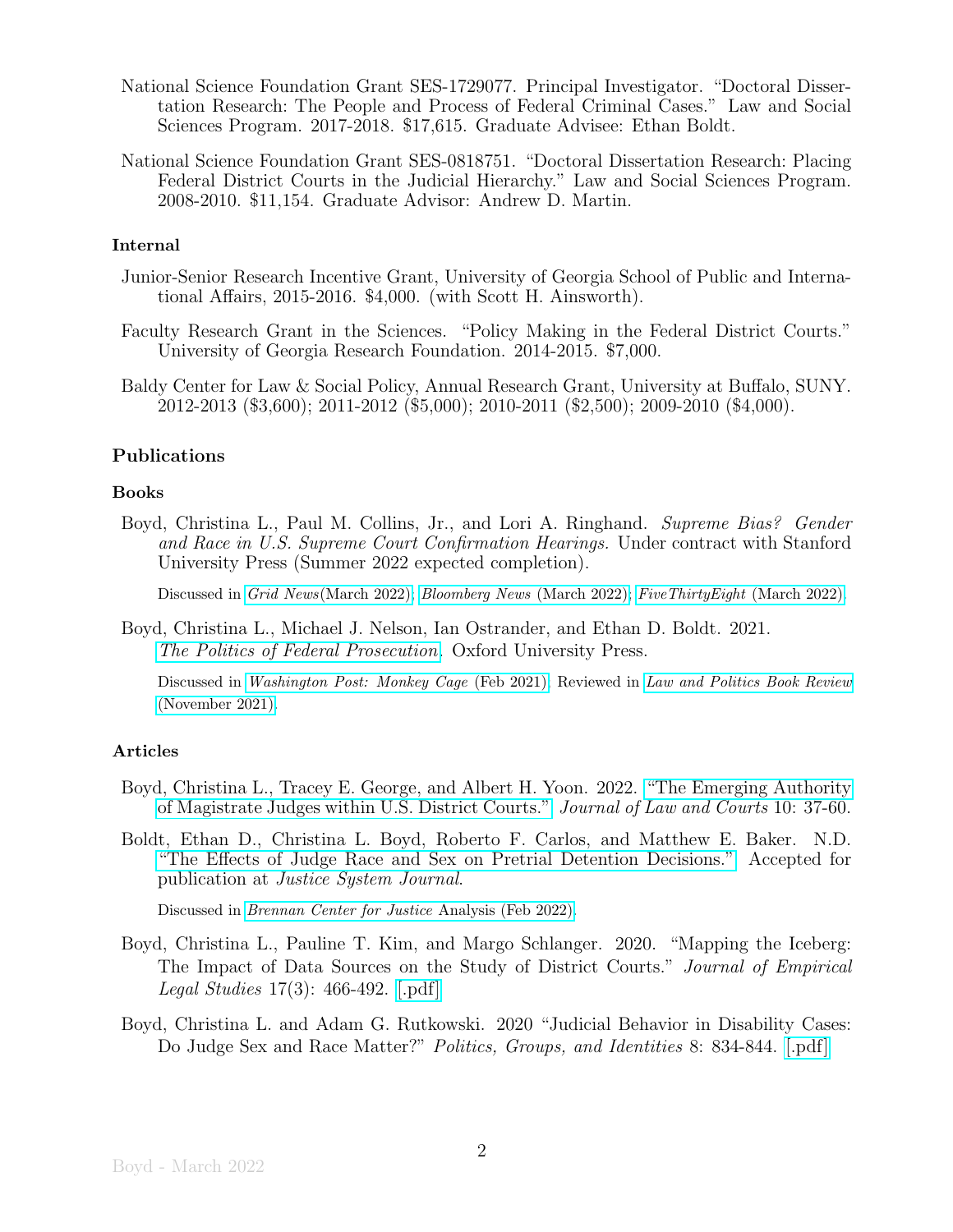Boyd, Christina L., Paul M. Collins, Jr., and Lori A. Ringhand. 2018. "The Role of Nominee Gender and Race at U.S. Supreme Court Confirmation Hearings." Law & Society Review 52: 871-901. [\[article and data \(.zip\)\]](https://www.dropbox.com/s/pvsss14m6qrg248/LSR%202018%20Data.zip?dl=1)

Discussed in [Washington Post](https://www.washingtonpost.com/lifestyle/2022/03/21/black-women-ketanji-brown-jackson-confirmation-hearings/) [\(March 2022\);](https://www.grid.news/story/politics/2022/03/21/how-race-and-gender-influence-supreme-court-confirmation-hearings-according-to-social-science/) Grid News(March 2022); [Bloomberg News](https://www.bloomberg.com/news/articles/2022-03-22/in-cruz-spar-jackson-sees-similar-hurdles-as-previous-minorities) (March 2022); [FiveThirtyEight](https://fivethirtyeight.com/features/how-racism-and-sexism-could-define-ketanji-brown-jacksons-confirmation-hearings/) (March 2022); [Washington Post: Monkey Cage](https://www.washingtonpost.com/politics/2020/09/29/senators-treat-female-supreme-court-nominees-differently-heres-evidence/) (Sept 2020); [New York Times: The](https://tinyurl.com/yasccyzn) Interpreter [\(Sept 2020\).](https://tinyurl.com/yasccyzn)

Boldt, Ethan D. and Christina L. Boyd. 2018. "The Political Responsiveness of Violent Crime Prosecution." Political Research Quarterly 71: 936-948. [\[.pdf\]](http://clboyd.net/BoldtBoyd2018-PRQ-prosecutors.pdf)

Discussed in [Washington Post: Monkey Cage](https://www.washingtonpost.com/politics/2021/02/01/when-bidens-new-us-attorneys-prosecute-capitol-rioters-they-will-pay-attention-his-signals/) (Feb 2021).

Barnett, Kent, Christina L. Boyd, and Christopher J. Walker. 2018. "Administrative Law's Political Dynamics." Vanderbilt Law Review 71: 1463-1526. [\[SSRN\]](https://ssrn.com/abstract=3132045)

Discussed in [New York Times](https://t.co/QNZYwyGxzq) [\(July 2018\);](https://www.eenews.net/stories/1060088675) E&E News (July 2018); Law and Liberty [Blog \(April 2018\).](http://www.libertylawsite.org/2018/04/03/the-federalist-societys-chevron-deference-dilemma/)

Barnett, Kent, Christina L. Boyd, and Christopher J. Walker. 2018. "The Politics of Selecting Chevron Deference." Journal of Empirical Legal Studies 15: 597-619. [\[SSRN\]](https://ssrn.com/abstract=2984302)

Results discussed in [The Regulatory Review](https://www.theregreview.org/2017/06/23/the-regulatory-week-in-review-june-23-2017/) (June 2017); [The Volokh Conspiracy \(](https://wapo.st/2uf91ZK?tid=ss_tw&utm_term=.16f4f000a6a7)The Washington Post[\) \(June 2017\)](https://wapo.st/2uf91ZK?tid=ss_tw&utm_term=.16f4f000a6a7)

Boyd, Christina L. and David A. Hoffman. 2017. ["The Use and Reliability of Federal Nature](https://digitalcommons.law.msu.edu/lr/vol2017/iss5/1/) [of Suit Codes."](https://digitalcommons.law.msu.edu/lr/vol2017/iss5/1/) Michigan State Law Review 2017: 997-1032.

Discussed in ABAJournal [\(August 2020\);](https://www.abajournal.com/magazine/article/analytics-products-offer-different-results-depending-on-data-sources-quality-and-the-types-of-analytics-and-reports-they-provide) [Empirical Legal Studies Blog \(July 2017\).](http://www.elsblog.org/the_empirical_legal_studi/2017/08/the-reliability-of-federal-civil-data-nos-coding.html)

- Boyd, Christina L. and Michael J. Nelson. 2017. ["The Effects of Trial Judge Gender and](https://www.vanderbiltlawreview.org/2017/11/the-effects-of-trial-judge-gender-and-public-opinion-on-criminal-sentencing-decisions/) [Public Opinion on Criminal Sentencing Decisions."](https://www.vanderbiltlawreview.org/2017/11/the-effects-of-trial-judge-gender-and-public-opinion-on-criminal-sentencing-decisions/) Vanderbilt Law Review 70: 1819- 1843.
- Boyd, Christina L. 2016. "Representation on the Courts? The Effects of Trial Judges' Sex and Race." Political Research Quarterly 69: 788-799. [\[.pdf\]](http://clboyd.net/Boyd2016-PRQ-representation.pdf)

Results discussed in [Christian Science Monitor](https://www.csmonitor.com/USA/Justice/2022/0119/Record-speed-and-focus-Biden-s-judicial-picks-diversify-bench) (January 2022); [Business Insider](https://www.businessinsider.com/diversity-in-the-judiciary-impacts-how-cases-are-decided-2021-6) (June 2021); [Business](https://www.businessinsider.com/trump-federal-judge-appointments-racial-diversity-2021-4) Insider [\(April 2021\);](https://www.businessinsider.com/trump-federal-judge-appointments-racial-diversity-2021-4) [FiveThirtyEight](https://fivethirtyeight.com/features/trump-made-the-federal-courts-whiter-and-more-conservative-and-that-will-be-tough-for-biden-to-reverse/) (January 2021); [Voice of America](https://tinyurl.com/y5wnw6lh) (October 2020); [London School](http://blogs.lse.ac.uk/usappblog/2016/09/14/diverse-federal-trial-judges-are-more-likely-to-rule-in-favor-of-minorities-and-women-in-sex-and-racial-discrimination-cases/) [of Economics' American Politics and Policy blog \(September 2016\).](http://blogs.lse.ac.uk/usappblog/2016/09/14/diverse-federal-trial-judges-are-more-likely-to-rule-in-favor-of-minorities-and-women-in-sex-and-racial-discrimination-cases/)

Reprinted in Mallicoat, Stacy L. 2018. Women, Gender, and Crime: A Text/Reader. 3rd edition. Sage Publications.

Reprinted in Spohn, Cassia, Craig Hemmens, and Wesley S. McCann. 2018. Courts: A Text/Reader. 3rd edition. Sage Publications

- Boyd, Christina L. 2016. "The Comparative Outputs of Magistrate Judges." Nevada Law Journal 16:949-982. [\[.pdf\]](http://clboyd.net/Boyd2016-UNLV-MJs.pdf)
- Boyd, Christina L. 2015. "The Hierarchical Influence of Courts of Appeals on District Courts." Journal of Legal Studies 44(1): 113-141. [\[.pdf\]](http://clboyd.net/Boyd2015-JLS-hierarchydistcts.pdf)
- Boyd, Christina L. 2015. "Litigant Status and Trial Court Appeal Mobilization." Law  $\mathcal B$ Policy 37(4): 294-323. [\[.pdf\]](http://clboyd.net/Boyd2015-Law&Policy-appeal%20mobilization.pdf)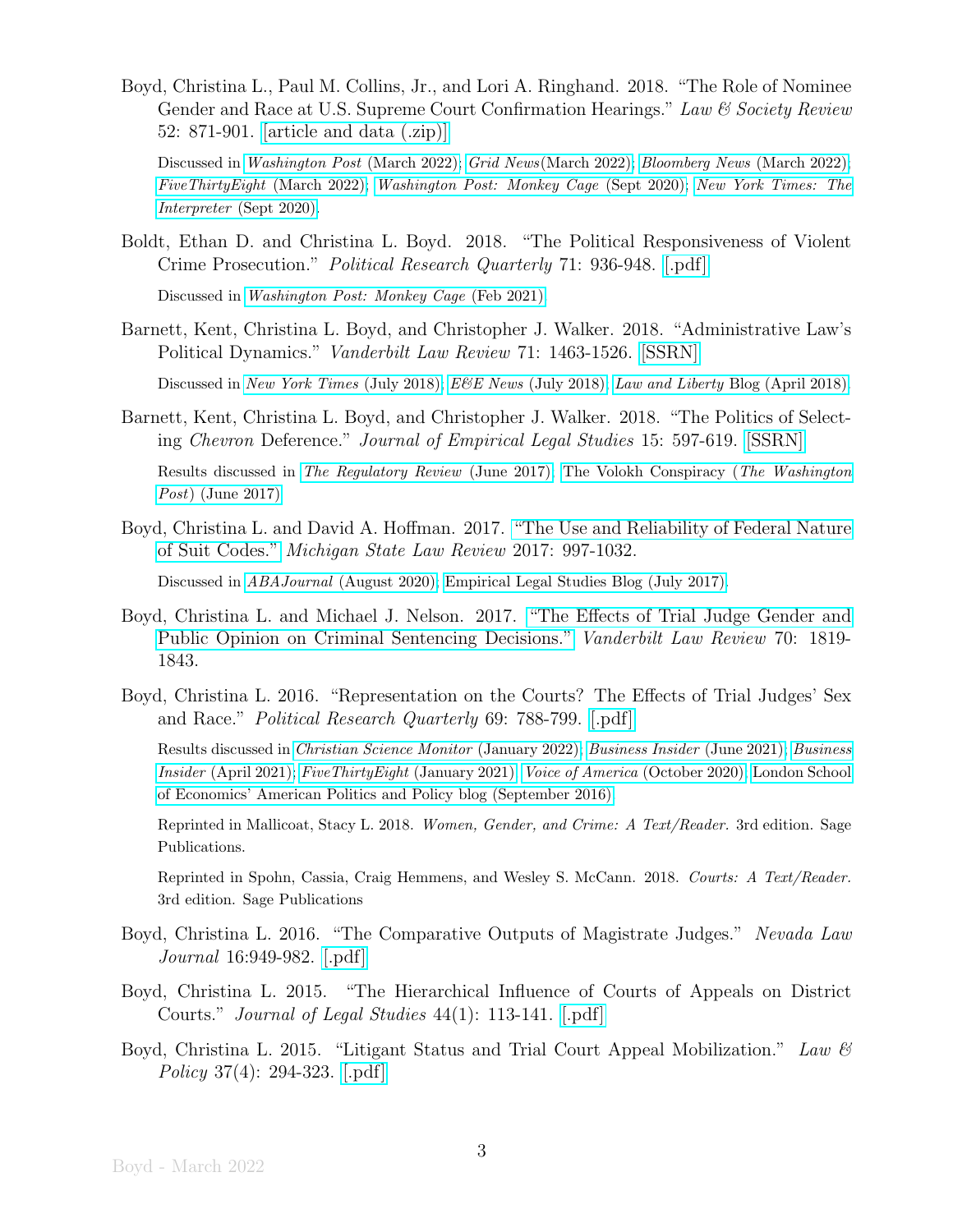- Boyd, Christina L. 2015. "Opinion Writing in the Federal District Courts." Justice System Journal 36(3): 254-273. [\[.pdf\]](http://clboyd.net/Boyd2015-JSJ-opinions.pdf)
- Boyd, Christina L., Michael S. Lynch, and Anthony J. Madonna. 2015. "Nuclear Fallout: Investigating the Effect of Senate Procedural Reform on Judicial Nominations." The Forum  $13(4)$ : 623-641. [\[.pdf\]](http://clboyd.net/BoydLynchMadonna2015-Forum-Nuclear.pdf)
- Boyd, Christina L. 2015. "In Defense of Empirical Legal Studies." Buffalo Law Review 63: 363-377. [\[.pdf\]](http://clboyd.net/Boyd2015-UB-ELS.pdf)
- Black, Ryan C., Christina L. Boyd, and Amanda C. Bryan. 2015. "Revisiting the Influence of Law Clerks on the U.S. Supreme Court's Agenda-Setting Process." Marquette Law Review 98(1): 75-109. [\[.pdf\]](http://clboyd.net/BlackBoydBryan2014-Marquette-Revisiting%20Agenda%20Setting.pdf)

Excerpted in Marquette Lawyer, Fall 2015; Research findings discussed in May 2015 "Academic highlight: The influence of the Supreme Court clerk" Supreme Court of the United States Blog (SCOTUS Blog).

- Boyd, Christina L. 2013. "She'll Settle It?" Journal of Law and Courts 1(2): 193-219. [\[.pdf\]](http://clboyd.net/Boyd2013-JLC-shellsettleit.pdf)
- Boyd, Christina L. and David A. Hoffman. 2013. "Litigating Toward Settlement." Journal of Law, Economics, & Organization. 29(4): 898-929. [\[.pdf\]](http://clboyd.net/BoydHoffman2013-JLEO-LitigatingSettlement.pdf)
- Boyd, Christina L. and Amanda Driscoll. 2013. "The Politics of Adjudicatory Oversight in Executive Branch Agencies." *American Politics Research.* 41(4): 569-598. [\[.pdf\]](http://clboyd.net/BoydDriscoll2013-APR-AgencyAdjudications.pdf)
- Boyd, Christina L. and Jacqueline Sievert. 2013. "Unaccountable Justice? The Decision Making of Magistrate Judges in the Federal District Courts." Justice System Journal 34(3): 249-273. [\[.pdf\]](http://clboyd.net/BoydSievert2013-JSJ-magistrates.pdf)
- Black, Ryan C. and Christina L. Boyd. 2013. "Selecting the Select Few: The Discuss List and the U.S. Supreme Court's Agenda-Setting Process." Social Science Quarterly 94(4): 1124-1144. [\[.pdf\]](http://clboyd.net/BlackBoyd2013-SSQ-DiscussList.pdf)
- Boyd, Christina L., David A. Hoffman, Zoran Obradovic, and Kosta Ristovski. 2013. "Building a Taxonomy of Litigation: Clusters of Causes of Action in Federal Civil Complaints." Journal of Empirical Legal Studies 10(1): 253-287. [\[.pdf\]](http://clboyd.net/BoydHoffmanObradovicRistovski2013-jels-taxonomy.pdf)
- Black, Ryan C. and Christina L. Boyd. 2012. "The Role of Law Clerks in the U.S. Supreme Court's Agenda-Setting Process." American Politics Research 40: 147-173. [\[.pdf\]](http://clboyd.net/BlackBoyd2012-APR-Clerks.pdf)
- Black, Ryan C. and Christina L. Boyd. 2012. "US Supreme Court Agenda Setting and the Role of Litigant Status." Journal of Law, Economics, & Organization. 28(2): 286-312.  $|.pdf|$
- Boyd, Christina L., Lee Epstein, and Andrew D. Martin. 2010. "Untangling the Causal Effects of Sex on Judging." American Journal of Political Science. 54(2): 389-411. [\[.pdf\]](http://clboyd.net/BoydEpsteinMartin2010-ajps-untangling.pdf)

Winner of the 2008 Midwest Political Science Association Pi Sigma Alpha Award; Discussed in April 2009 Newsweek article ("Women: Truly the Fairer Sex"); May 2009 Washington Post op-ed ("When Women Rule, It Makes a Difference"); June 2009 New York Times article ("Debate on Whether Female Judges Decide Differently Arises Anew"); June 2009 Washington Post article ("Court Watch: Wise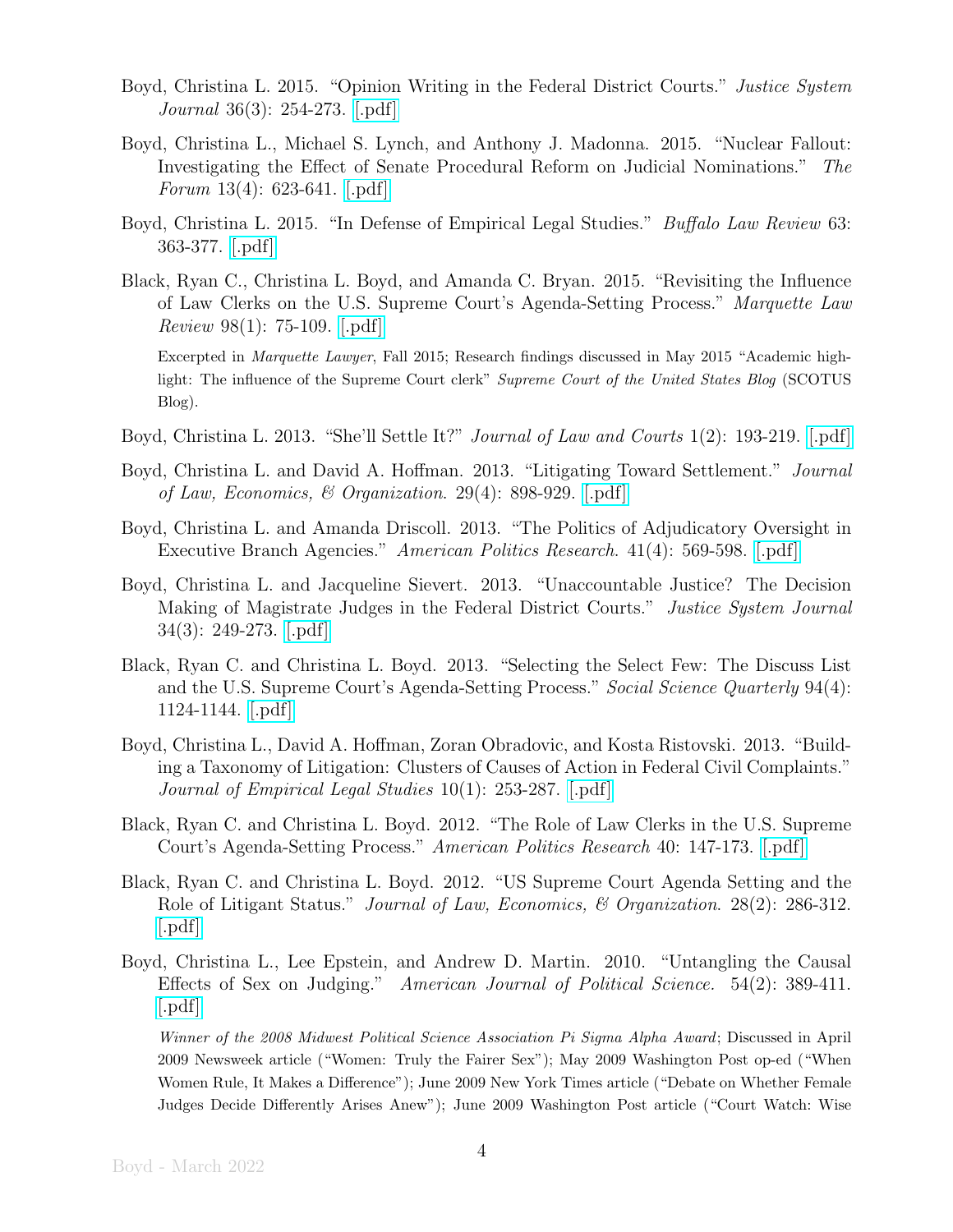Women, Impacting the Courts?"); July 2009 National Journal Magazine article ("Do Gender And Race Mean Greater Empathy?"); August 2010 Associated Press article ("3 Women on High Court"); Interviewed about for "Who Should Be Next on the US Supreme Court?" on NPR affiliate program To The Point hosted by Warren Olney.

- Boyd, Christina L. and David A. Hoffman. 2010. "Disputing Limited Liability." Northwestern University Law Review. 104(3): 853-916. [\[.pdf\]](http://clboyd.net/BoydHoffman2010-NWLR-DLL.pdf)
- Boyd, Christina L. and James F. Spriggs, II. 2009. "An Examination of Strategic Anticipation of Appellate Court Preferences by Federal District Court Judges." Washington University Journal of Law and Policy. 29: 37-80. [\[.pdf\]](http://clboyd.net/BoydSpriggs2009-wustlL&P-distanticipation.pdf)
- Kim, Pauline, Margo Schlanger, Christina L. Boyd, and Andrew D. Martin. 2009. "How Should We Study District Judge Decision-Making?" Washington University Journal of Law and Policy. 29: 83-112. [\[.pdf\]](http://clboyd.net/KimSchlangerBoydMartin2009-WashUL&P.pdf)
- Epstein, Lee, Andrew D. Martin, and Christina L. Boyd. 2007. "On the Effective Communication of the Results of Empirical Studies, Part II." Vanderbilt Law Review. 60: 798-846. [\[.pdf\]](http://clboyd.net/EpsteinMartinBoyd2007-VandU-communicating.pdf)

#### Book Chapters

- Boyd, Christina L. and Sarah G. Hunter. Forthcoming. "Designing and Executing Law and Courts Research for Drawing Causal Inferences." In Concepts, Data, and Methods in Comparative Law and Politics. Diana Kapiszewski and Matt Ingram, eds. Cambridge: Cambridge University Press.
- Boyd, Christina L., and Adam G. Rutkowski. 2020. In *Oxford Research Encyclopedia of* Politics. Oxford University Press. ["Trial Courts in the United States."](https://doi.org/10.1093/acrefore/9780190228637.013.108) In Oxford Research Encyclopedia of Politics. Oxford University Press. doi:10.1093/acrefore/9780190228637.013.108.
- Boyd, Christina L. 2017. "Gatekeeping and Filtering in Trial Courts" in The Oxford Handbook of U.S. Judicial Behavior. Lee Epstein and Stefanie A. Lindquist, eds. New York, NY: Oxford University Press. [\[.pdf\]](http://clboyd.net/Boyd2017-Oxford-gatekeeping.pdf)
- Boyd, Christina L. and Ethan D. Boldt. 2017. "U.S. District Courts." In Routledge Handbook Judicial Behavior. Robert M. Howard and Kirk A. Randazzo, eds. New York, NY: Routledge. [\[.pdf\]](http://clboyd.net/Boyd2017-Routledge-USDC.pdf)

#### Short Pieces

- Baker, Matthew E. and Christina L. Boyd. 2021. Review of Bonica and Sen's The Judicial Tug of War: How Lawyers, Politicians, and Ideological Incentives Shape the American Judiciary. [Law & Politics Book Review 31:111-114.](http://www.lpbr.net/2021/06/the-judicial-tug-of-war-how-lawyers.html)
- Boyd, Christina L., Michael J. Nelson, Ian Ostrander, and Ethan D. Boldt. 2021. "Biden Can't Instruct the New U.S. Attorneys on How to Prosecute the Capitol Rioters. But They'll Listen to his Signals." [Washington Post: Monkey Cage](https://www.washingtonpost.com/politics/2021/02/01/when-bidens-new-us-attorneys-prosecute-capitol-rioters-they-will-pay-attention-his-signals/) February 1.
- Boyd, Christina L., Paul M. Collins, Jr., and Lori A. Ringhand. 2020. "Senators Treat Female Supreme Court Nominees Differently. Here's the Evidence." [Washington Post:](https://www.washingtonpost.com/politics/2020/09/29/senators-treat-female-supreme-court-nominees-differently-heres-evidence/) [Monkey Cage](https://www.washingtonpost.com/politics/2020/09/29/senators-treat-female-supreme-court-nominees-differently-heres-evidence/). September 29.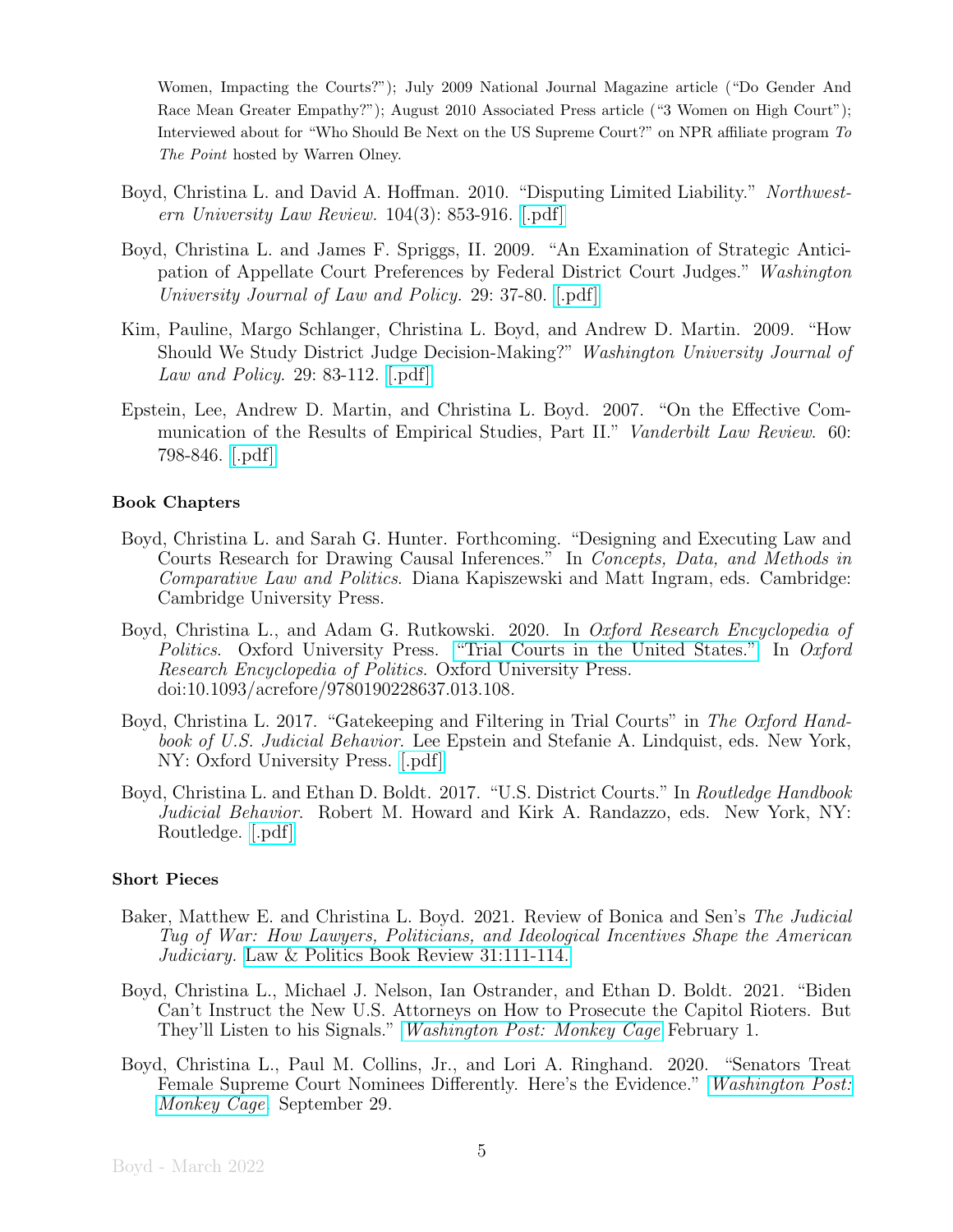- Barnett, Kent, Christina L. Boyd, and Christopher J. Walker. 2018. "Judge Kavanaugh, Chevron Deference, and the Supreme Court." [The Regulatory Review](https://www.theregreview.org/2018/09/03/barnett-boyd-walker-kavanaugh-chevron-deference-supreme-court/). September 3.
- Barnett, Kent, Christina L. Boyd, and Christopher J. Walker. 2018. "Chevron Patterns in the Circuit Courts." Administrative  $\mathcal B$  Regulatory Law News. 43(4):4-6.
- Boyd, Christina L. September 2016. "Diverse federal trial judges are more likely to rule in favor of minorities and women in sex and racial discrimination cases." [London School](http://blogs.lse.ac.uk/usappblog/2016/09/14/diverse-federal-trial-judges-are-more-likely-to-rule-in-favor-of-minorities-and-women-in-sex-and-racial-discrimination-cases/) [of Economics' American Politics and Policy Blog](http://blogs.lse.ac.uk/usappblog/2016/09/14/diverse-federal-trial-judges-are-more-likely-to-rule-in-favor-of-minorities-and-women-in-sex-and-racial-discrimination-cases/).
- Boldt, Ethan D. and Christina L. Boyd. 2016. "Federal Prosecutors as Strategic District Court Agenda Setters" Law & Courts. 26(2)(Summer): 7-9.
- Boyd, Christina L. 2015. "Foreword" in Empirical Theories About Courts by Keith O. Boyum and Lynn Mather (2nd edition, Quid Pro Books).
- Boyd, Christina L. 2012. "Introduction: Symposium on Studying U.S. Trial Courts in Political Science" Law & Courts. 22(2)(Summer): 4-7.
- Boyd, Christina L. and Lee Epstein. May 3, 2009. "When Women Rule, It Makes a Difference." Washington Post. (Also published in Chapel Hill Herald, May 3, 2009; The China Post, May 4, 2009; Dallas Morning News, May 4, 2009; Pittsburgh Post-Gazette, May 5, 2009; Miami Herald, May 5, 2009; Virginian-Pilot, May 5, 2009; May 10, 2009; San Mateo County Times, May 10, 2009; Contra Costa Times, May 10, 2009; Alameda Times-Star, May 10, 2009; Oakland Tribute, May 10, 2009.)
- Epstein, Lee, Christina L. Boyd, and Andrew D. Martin. 2008."The Court(s) and the Election." Miller-McCune Magazine. 1(5).
- Boyd, Christina L. 2008. "Sedition Act of 1918" & "National Prayer Breakfast" In Encyclopedia of the First Amendment, ed. David L. Hudson, David A. Schultz, & John R. Vile. Washington, D.C.: CQ Press.

### Honors & Awards

- Thomas P. Lauth Award for Excellence in Teaching by a Senior Faculty Member in Political Science, Department of Political Science, University of Georgia, 2022.
- School of Public and International Affairs Excellence in Research Award, University of Georgia, 2020-2021.
- Thomas P. Lauth Award for Excellence in Teaching by a Senior Faculty Member in Political Science, Department of Political Science, University of Georgia, 2019-2020.
- School of Public and International Affairs Excellence in Teaching Award, University of Georgia, 2019.
- Graduate School Outstanding Mentoring Award, Social and Behavioral Sciences, University of Georgia, 2018.
- Lisa Hertel Memorial Political Science Teaching Award, University at Buffalo, SUNY, 2012- 2013.
- 2008 Pi Sigma Alpha Award for the best paper delivered at the 2007 meeting of the Midwest Political Science Association for "Untangling the Causal Effects of Sex on Judging."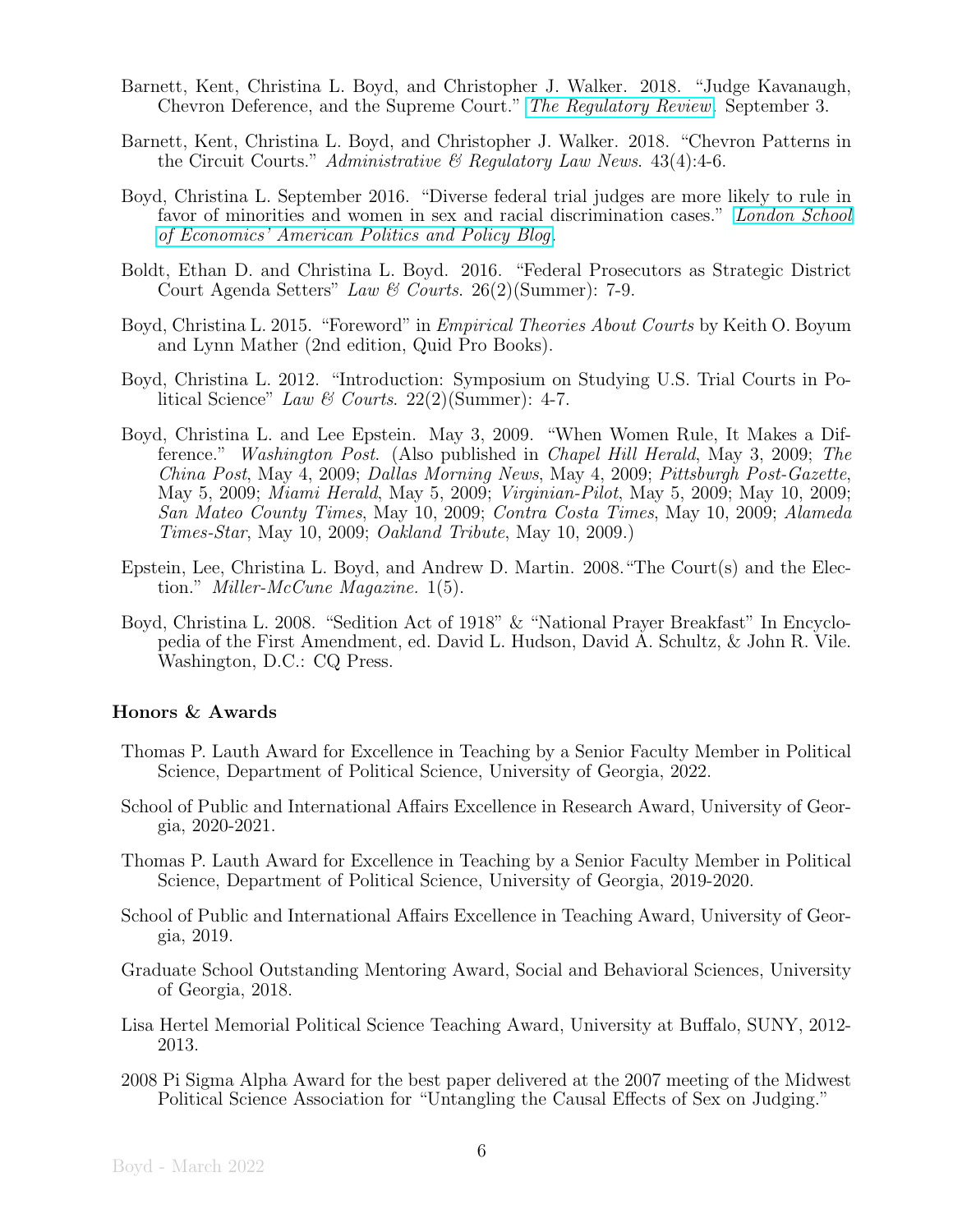Association of Women Faculty of Washington University 2007-2008 Graduate Student Award

Antoinette Dames Prize for Outstanding Graduate Level Class Paper, 2008. Department of Political Science, Washington University.

Dean's Dissertation Fellowship, Washington University (2008-2009)

National Science Foundation Graduate Research Fellowship, Honorable Mention (2006)

Washington University Graduate Fellowship (2004-2008)

Center for Empirical Research in the Law, Graduate Student Associate (2006-2009)

Washington University Summer Research Grant (2004-2008)

Wake Forest Moot Court Board

Wake Forest Law Scholastic Honors List

Law Alumni Council Scholar (Wake Forest)

Florida Bright Future Scholar

University of Florida Dean's List

#### Conference Presentations and Invited Talks

Faculty Workshop. George Mason University School of Law. October 2021.

Research Conference on Federal Magistrate Judges. Emory University Center for Law and Social Science. April 2021.

Faculty Workshop. Michigan State University. April 2019.

- What's Happening in Federal Court? Civil Justice Research Initiative Inaugural Symposium. Berkeley Law School. April 2018.
- Judicial Process Colloquium. Duke Law School. March 2018.
- Atlanta Symposium on Political Science. Keynote Speaker. Georgia State University. March 2018.
- Empirical Legal Studies and Legal Analytics: Shall the Twain Meet? Michigan State University College of Law. March 2017.
- Vanderbilt Law Review Symposium. Vanderbilt University School of Law. March 2017.
- Faculty Workshop. Emory University School of Law. January 2016.
- Workshop on Increasing Access to Federal Court Data. University of Pennsylvania Law School. October 2015.
- Magistrate Judges and the Transformation of the Federal Judiciary. UNLV Boyd School of Law. September 2015.

Faculty Workshop. University of Georgia Law School. April 2015.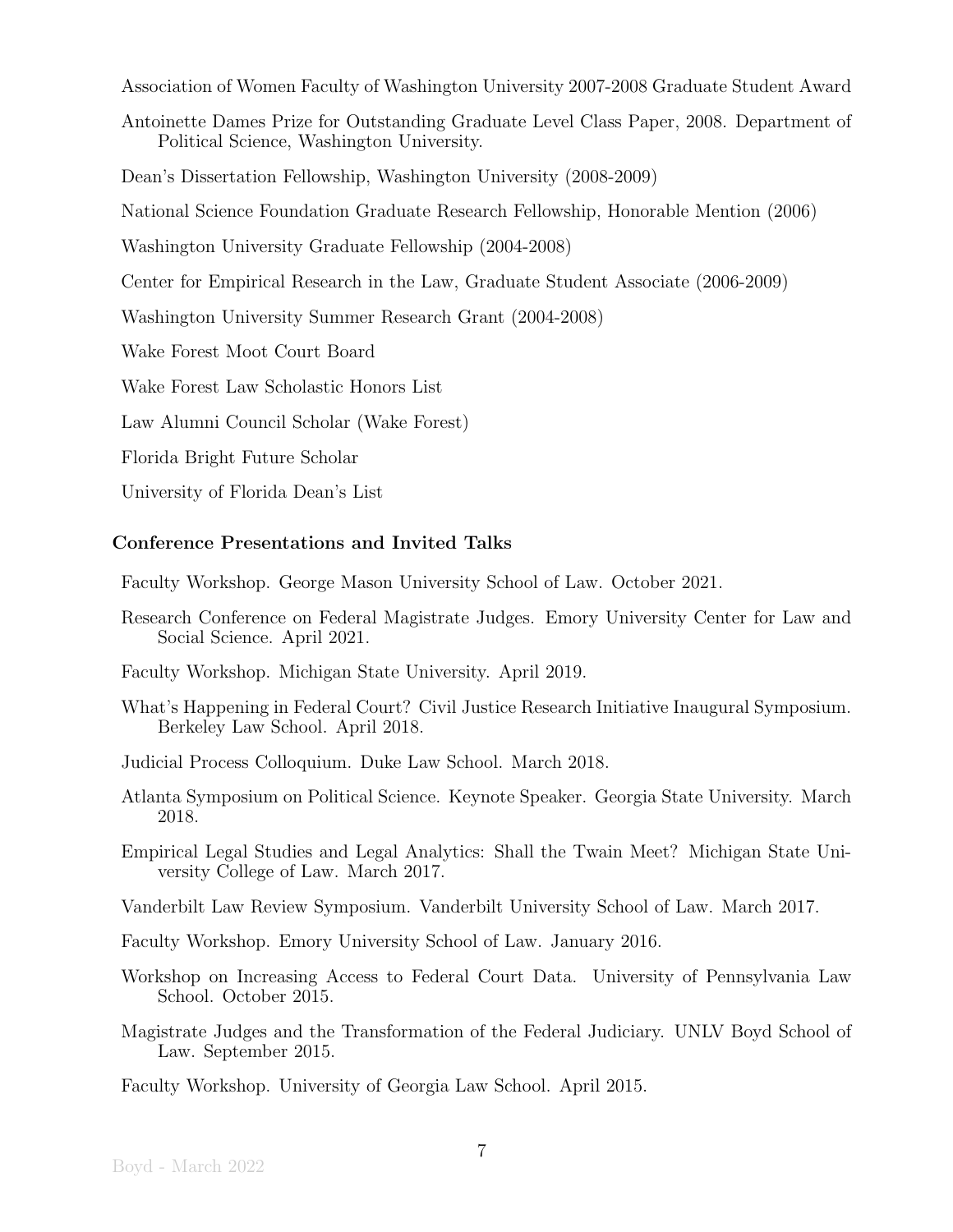Faculty Workshop. Wake Forest Law School. February 2015.

- Judicial Assistants or Junior Judges: The Hiring, Utilization, and Influence of Law Clerks Conference. Marquette University Law School. April 2014.
- Research Workshop. Baldy Center for Law & Social Policy, University at Buffalo. February 2013.

Faculty Workshop. Duke Law School. September 2012.

New Voices in Civil Justice Scholarship Workshop, Vanderbilt University. May 2012.

Empirical Studies Seminar Lecture. University of Toronto, Faculty of Law. March 2012.

Faculty Colloquium. Syracuse University College of Law. February 2012.

Princeton University Faculty Colloquium in Public Law. October 2010.

10th Annual Law & Business Conference, Vanderbilt University. November 2009.

- Meeting of the American Political Science Association. 2019, 2018, 2014, 2013, 2012, 2010, 2008, 2007.
- Meeting of the Midwest Political Science Association. 2018, 2016, 2015, 2014, 2013, 2012, 2011, 2010, 2009, 2008, 2007.

Conference on Empirical Legal Studies. 2015. 2012, 2010, 2008, 2007, 2006.

Meeting of the Southern Political Science Association. 2020, 2016. 2007.

#### Teaching Experience

University of Georgia

Supreme Court Politics: The Institution and Its Justices (undergraduate) Judicial Politics (graduate) Criminal Justice Administration (undergraduate) Judicial Process (undergraduate) Criminal Justice Internship Supervision (undergraduate) Special Topics in Law & Judicial Politics: The Supreme Court (undergraduate) Special Topics in Law, Courts, & Judicial (graduate)

University at Buffalo, SUNY

Constitutional Law (Institutional Powers and Constraints) (undergraduate) Judicial Politics (undergraduate) Judicial Process (graduate) Supreme Court Seminar (undergraduate) Empirical & Theoretical Perspectives on Litigation (graduate and law; co-taught with Lynn Mather)

Washington University in St. Louis, University College (Instructor)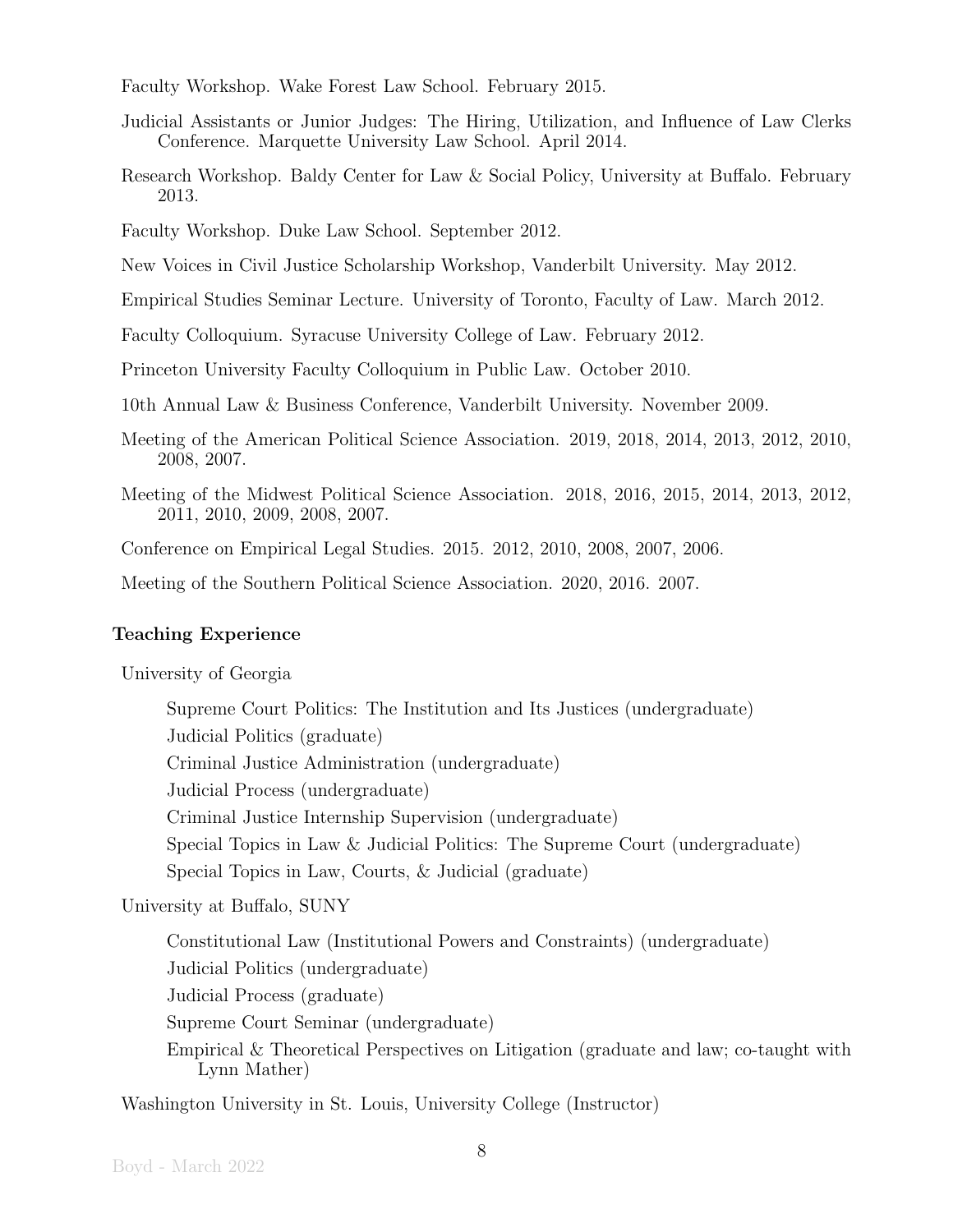## Constitutional Law Administrative Law & Politics

Teaching Assistant

The Supreme Court Social Scientific Research for Lawyers Law, Politics, & Society Courts & Civil Liberties National Security, Civil Liberties, & the Law Legislation & Administrative Law (Wake Forest Law)

## Discipline Service

APSA's Law and Courts section: Best Journal Article Award (committee member 2022)

MPSA's Evan Ringquist Award Committee (committee member 2022)

SPSA's Nominating Committee (committee member 2021)

APSA's Law and Courts section: Service Award (committee chair 2020)

APSA's Law and Courts section: Secretary (2017-2019)

National Science Foundation Advisory Panelist, Law & Science Program

APSA's Law and Courts section: Best Journal Article Award (committee chair 2017)

APSA's Law and Courts section: Executive Committee Member (2014-2016)

Guest Editor, Journal of Law & Courts (2021, 2022)

Editorial Board, Journal of Law & Courts (2019-)

Editorial Board, Justice System Journal (2014-)

- American Law and Economics Association 2014 Annual Meeting Area Organizer (Courts, Evidence, Juries and Judges, and Judicial Decision-making)
- Midwest Political Science Association 2013 Annual Conference Section Head (Law and Jurisprudence)
- APSA's Law and Courts section: Best Journal Article Award (committee member 2012)
- Discussant: Conference for Empirical Legal Studies (2008, 2010, 2012); Midwest Political Science Association Annual Meeting (2010, 2011, 2012, 2014; 2015; 2018); American Political Science Association (2018)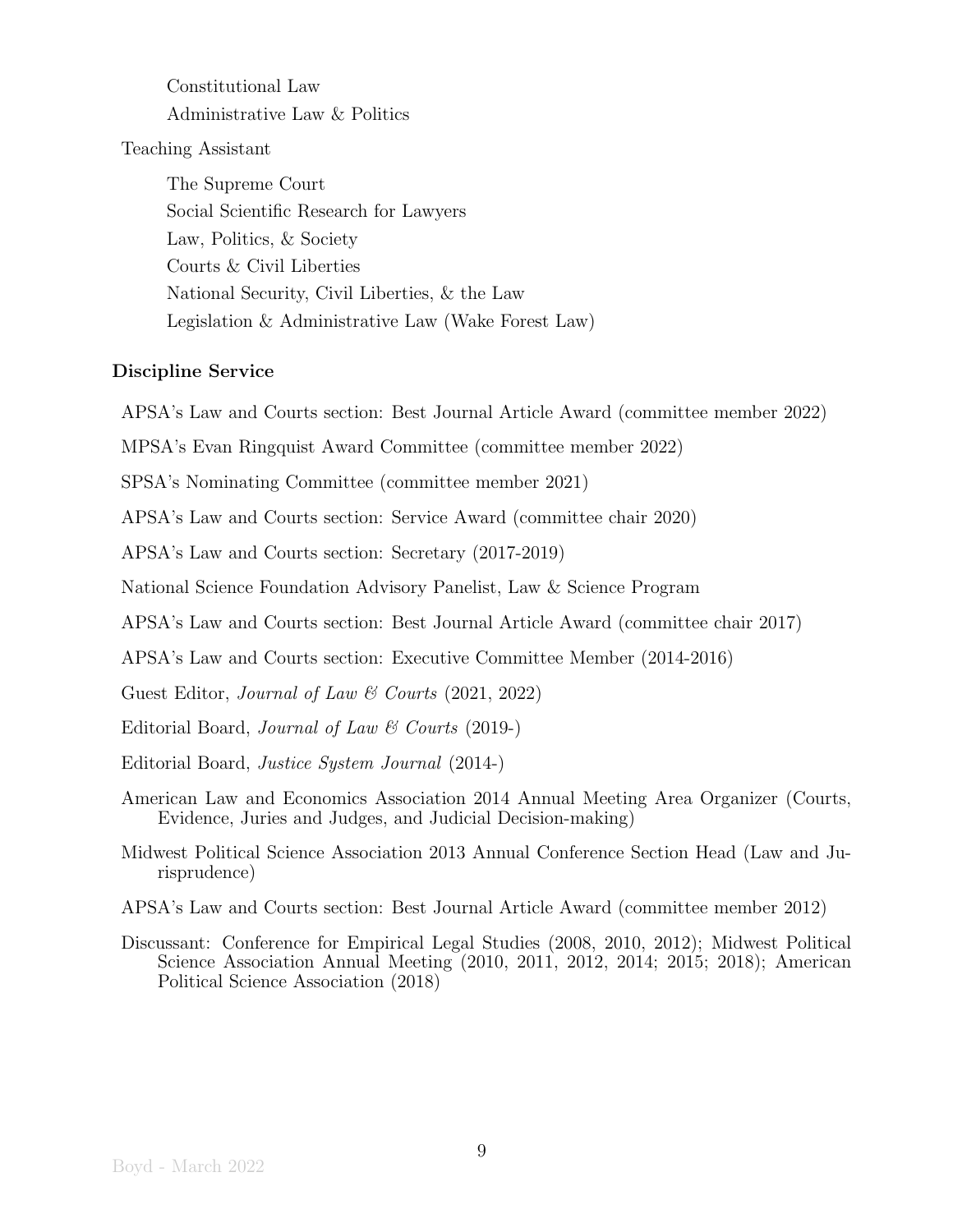Reviewer: American Journal of Political Science; American Law and Economics Review; American Political Science Review; American Politics Research; British Journal of Political Science; Canadian Journal of Political Science; Drug and Alcohol Dependence; European Journal of Political Economy; International Review of Law & Economics; Journal of Church and State; Journal of Empirical Legal Studies; Journal of Law and Courts; Journal of Law, Economics, & Organization; Journal of Legal Studies; Journal of Politics; Journal of Public Administration Research and Theory; Journal of Women, Politics, & Policy; Judicature; Justice System Journal; Law & Policy; Law & Social Inquiry; Law & Society Review; National Science Foundation; PLOS ONE; Political Research Quarterly; Politics, Groups, and Identities; Politics & Policy; Polity; Research & Politics; Sex Roles; Social Science Quarterly; Social Forces; Social Science Research

## Department & University Service

Depart. of Political Science, Alston Chair Search Committee (2019-2020)

Depart. of Political Science, Methodology-American Politics Search Committee (2019-2020)

Depart. of Political Science, Junior American-Behavior Search Committee (2018-2019)

School of Public and International Affairs Dean Search Committee (2016-2017)

Program Review and Assessment Committee, SPIA Representative (2016-2018)

Department of Political Science, Graduate Committee (2016-)

Pi Sigma Alpha UGA chapter advisor (2015-2016)

Department of Political Science, Faculty Executive Committee (2014-2015; 2016-2017; 2017- 2018; 2018-2019)

Criminal Justice Studies Program Executive Committee (2013-)

Public Law Field Examination Committee Chair (2011-2013)

Graduate Admissions Committee (2009-2012)

- Ph.D. Dissertation Chair: Kristen Ng (2013 Ph.D.); Ethan Boldt (2019 Ph.D.); Adam Rutkowski (in progress); Matt Baker (in progress)
- Ph.D. Dissertation Member: Joshua Meddaugh (2012 Ph.D.); Justin DePlato (2012 Ph.D.); Karen Jazayeri (2016 Ph.D); Allison Trochesset (2018 Ph.D.); Gordon Ballingrud (2018 Ph.D.); Catherine Funk (2019 Ph.D.); Ted Rossier (2021 Ph.D.); Allison Vick (in progress)

Political Science Representative: New Teaching Assistant Orientation (Fall 2007)

American Politics Faculty Search Committee Graduate Representative (Fall 2006)

Graduate Student Mentor (2006-2008)